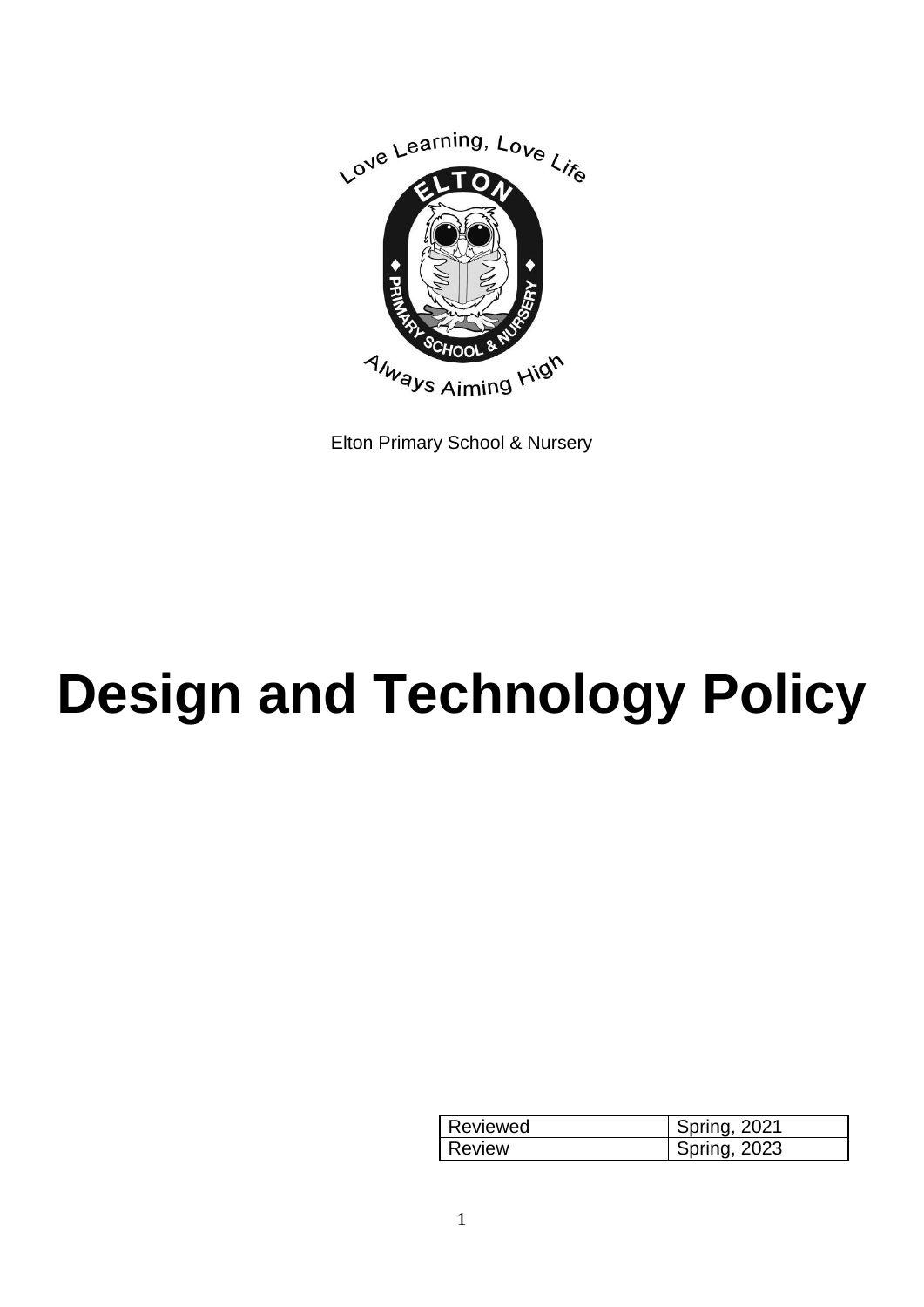# **1 Aims and objectives**

**1.1** The world that we live in is rapidly changing and it is essential that children are able to solve real and relevant problems within a variety of contexts. Design and Technology encourages children to become resourceful, innovative, enterprising and capable citizens which are creative problem-solvers and thinkers, both as individuals and as part of a team. It enables them to identify and consider needs and opportunities of their own and others' and to respond by evaluating past and present designs, developing ideas and eventually making products and systems. Through the study of Design and Technology, they acquire practical skills and a broad subject knowledge as they are able to draw on and apply other disciplines such as Mathematics, Science, Computing and Art. Design and Technology also helps all children to become informed consumers and potential innovators.

- **1.2** The aims of Design and Technology are:
	- To build and develop pupil's knowledge, skills and understanding in order to design and make highquality products.
	- To develop imaginative thinking in children and to enable them to critique ideas and the work of others.
	- To enable children to talk about how things work, and to draw and model their ideas.
	- To encourage children to select appropriate tools and techniques for making a product, whilst following safe procedures.
	- To promote the teaching of cross-curricular links within Design and Technology.
	- To develop an understanding of technological processes, products, and their manufacture, and their contribution to our society.
	- To understand the principles of healthy eating.
	- To develop cooking skills and awareness.
	- To foster enjoyment, satisfaction and purpose in designing and making.

## **2 Teaching and learning style**

2.1 At Elton Primary School and Nursery, we follow a themed based curriculum which is led by our topic. We use a variety of teaching and learning styles in Design and Technology lessons. The principal aim is to develop children's knowledge, skills and understanding in Design and Technology. Children are taught the skills of D&T using three types of activities:

- investigating and evaluating familiar products;
- focused practical tasks to develop skills; and
- design and make assignments using a range of materials.

Teachers ensure that the children apply their knowledge and understanding when developing ideas, planning and making products and then evaluating them. We do this through a mixture of whole-class teaching and individual/group activities. Within lessons, we give children the opportunity both to work on their own and to collaborate with others, listening to other children's ideas and treating these with respect. Children critically evaluate existing products, their own work and that of others. They have the opportunity to use a wide range of materials and resources, including ICT.

**2.2** In all classes there are children of differing ability. We recognise this and provide suitable learning opportunities for all children by matching the challenge of the task to the ability of the child. We achieve this through a range of strategies:

- setting common tasks that are open-ended and can have a variety of results;
- setting tasks of increasing difficulty where not all children complete all tasks;
- grouping children by ability and setting different tasks for each group;
- providing a range of challenges through the provision of different resources; and
- using additional adults to support the work of individual children or small groups.

## **3 Design and Technology curriculum planning**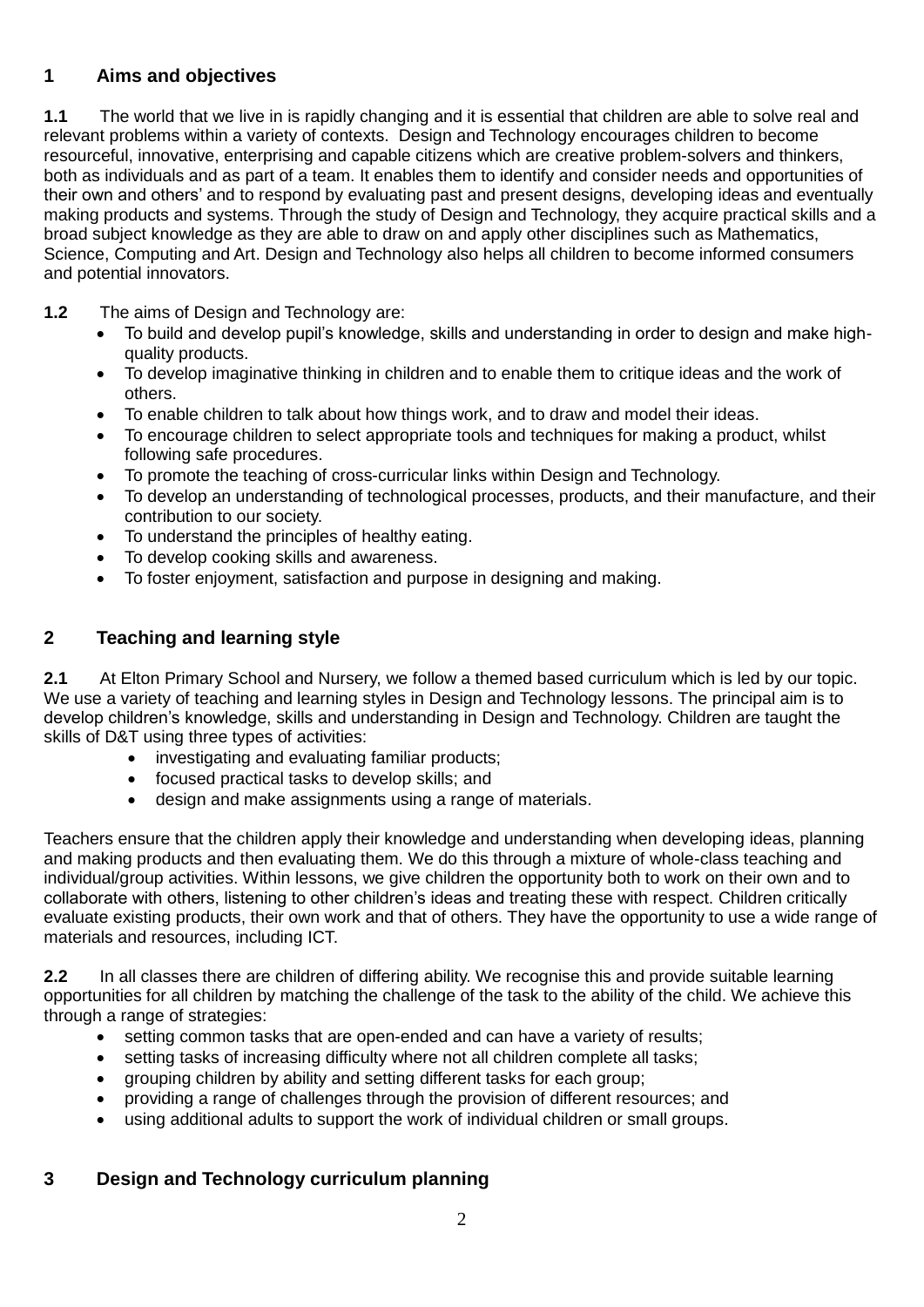**3.1** Design and Technology is a foundation subject in the National Curriculum. At Elton Primary School and Nursery, we plan to teach the skills and knowledge of D&T as outlined in the Yearly overview of DT.

**3.2** We carry out the curriculum planning in Design and Technology in three phases: long-term, mediumterm and short-term. The long-term subject map sets out the units covered by each year group for each term that year. The Design and Technology subject leader works this out in conjunction with teaching colleagues in each year group to ensure breadth of coverage and skills. It is expected that pupils will complete three Design and Technology projects in each academic year at Elton Primary School and Nursery.

**3.3** Our medium-term plans give details of the DT project for each term's topic. Design and Technology is planned to fit in with the topics taught and is following the school's programme of topics. For example, in Year 4, the DT Spring 1 project is build a model volcano, which is part of the Geography and History led topic about Mount Vesuvius and other volcanoes. The medium-term plans identify skills and objectives for each project and ensure an appropriate balance and distribution of work across each term.

**3.4** Class teachers complete individual plans for each Design and Technology lesson. These list the specific skills and learning objectives for each lesson and detail how the lessons are to be taught. The class teacher keeps these individual plans, and the subject-leader may monitor planning.

**3.5** We plan the activities in Design and Technology so that they build upon the prior learning of the children. We give children of all abilities th opportunity to develop their skills, knowledge and understanding and we also build planned progression into the scheme of work, so that the children are increasingly challenged as they move through the school.

#### **4 The Foundation Stage**

**4.1** We encourage the development of skills, knowledge and understanding that help Reception and Nursery children make sense of their world as an integral part of the school's work. As the Reception and Nursery class are part of the Foundation Stage of the National Curriculum, Design and Technology is delivered through two areas: 'Physical Development' and 'Expressive Arts and Design'. This learning forms the foundations for later work in D&T. These early experiences include asking questions about how things work, investigating and using a variety of construction kits, materials, tools and products, developing making skills and handling appropriate tools and construction material safely and with increasing control.

**4.2** We provide a range of experiences that encourage exploration, observation, problem solving, critical thinking and discussion. These activities, indoors and outdoors, attract the children's interest and curiosity.

## **5 Contribution of D&T to teaching in other curriculum areas**

#### **5.1 English**

Design and Technology contributes to the teaching of English in our school by providing valuable opportunities to reinforce what the children have been doing during their English lessons. The evaluation of products requires children to articulate their ideas and to compare and contrast their views with those of other people. Through discussion children learn to justify their own views and clarify their design ideas.

## **5.2 Computing**

We use ICT to support Design and Technology teaching when appropriate. Children use software to enhance their skills in designing and making and use draw-and-paint programs to model ideas and make repeating patterns. They use the Internet to provide a range of information sources and to gain access to images of people, products and mechanisms. Through the use of Flowol software the children are able to control sample models and mechanisms. The children can also use ICT to collect information and to present their designs through draw-and-paint programs.

## **5.3 Personal, social and health education (PSHE) and citizenship**

Design and Technology contributes to the teaching of personal, social and health education and citizenship. We encourage the children to develop a sense of responsibility in following safe procedures when making things. They also learn about health and healthy diets. Their work encourages them to be responsible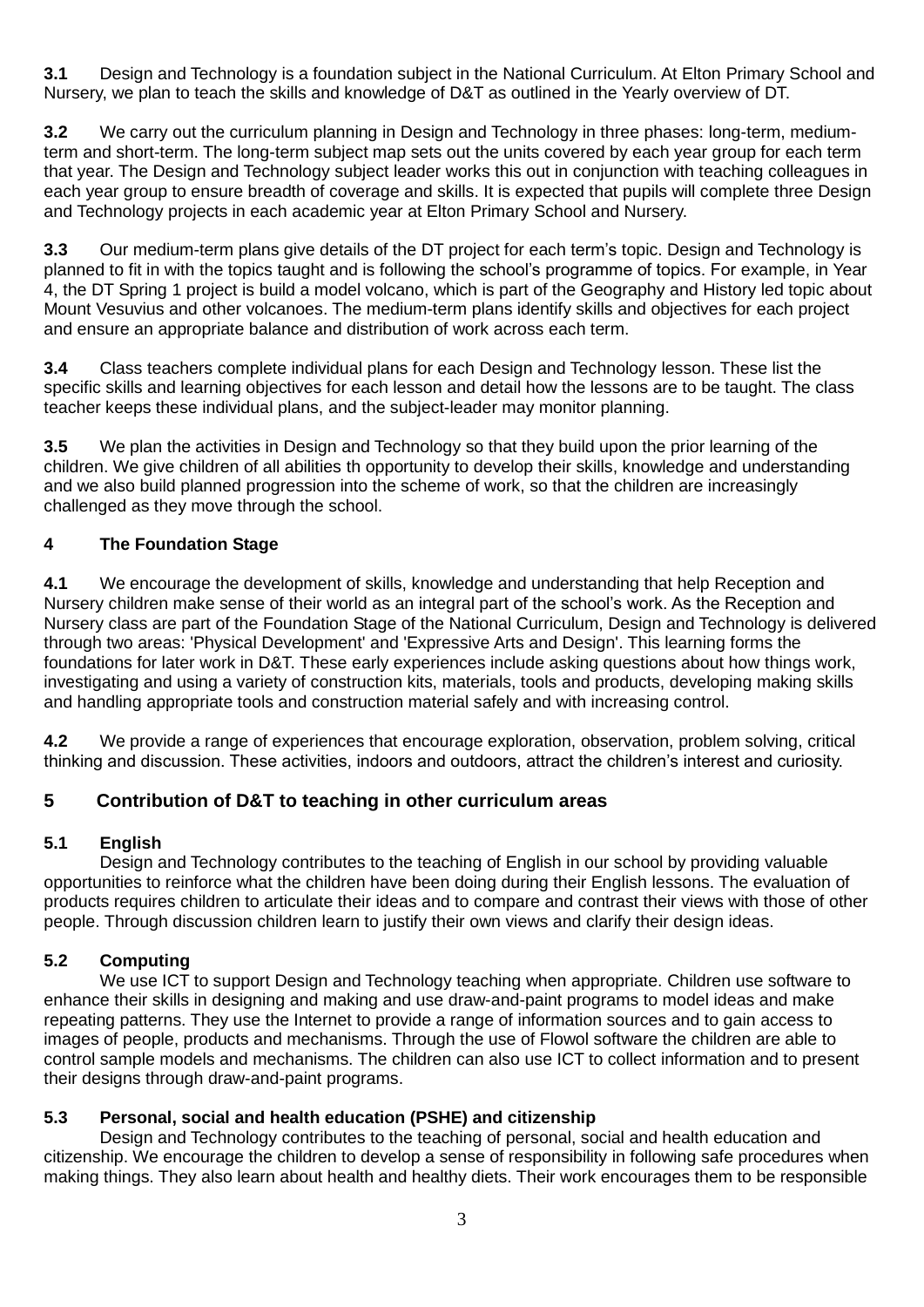and to set targets to meet deadlines, and they also learn through their understanding of personal hygiene, how to prevent disease from spreading when working with food.

#### **5.4 Spiritual, moral, social and cultural development**

The teaching of D&T offers opportunities to support the social development of our children through the way we expect them to work with each other in lessons. Our groupings allow children to work together and give them the chance to discuss their ideas and feelings about their own work and the work of others. Through their collaborative and co-operative work across a range of activities and experiences in D&T, the children develop respect for the abilities of other children and a better understanding of themselves. They also develop a respect for the environment, for their own health and safety and for that of others. They develop their cultural awareness and understanding, and they learn to appreciate the value of differences and similarities. A variety of experiences teaches them to appreciate that all people are equally important, and that the needs of individuals are not the same as the needs of groups.

## **6 Design and Technology and Inclusion**

- **6.1** At our school we teach Design and Technology to all children, whatever their ability and individual needs. Design and Technology implements the school curriculum policy of providing a broad and balanced education to all children. Through our Design and Technology teaching, we provide learning opportunities that enable all pupils to make good progress. We strive hard to meet the needs of those pupils with special educational needs, those with disabilities, those with special gifts and talents, and those learning English as an additional language, and we take all reasonable steps to achieve this. For further details see separate policies: Special Educational Needs; Disability Non-Discrimination and Access.
- **6.2** When progress falls significantly outside the expected range, the child may have special educational needs. Our assessment process looks at a range of factors – classroom organisation, teaching materials, teaching style, differentiation – so that we can take some additional or different action to enable the child to learn more effectively. Assessment against the National Curriculum allows us to consider each child's attainment and progress against expected levels. This helps ensure that our teaching is matched to the child's needs.
- **6.3** We enable pupils to have access to the full range of activities involved in learning Design and Technology. Where children are to participate in activities outside the classroom, for example in a museum or on a factory trip, we carry out a risk assessment prior to the activity, to ensure that the activity is safe and appropriate for all pupils.

## **7 Assessment for Learning**

**7.1** Teachers assess children's work in Design and Technology by making assessments as they observe them working during lessons. They record the progress that children make by assessing the children's work against the learning objectives for their lessons

**7.2** The Design and Technology subject leader keeps evidence of the children's work from previous years. This demonstrates what the expected level of achievement is in Design and Technology in each year of the school.

#### **8 Resources**

**8.1** Our school has a wide range of resources to support the teaching of D&T. These resources are stored in a number of key areas throughout the school. These resources are accessible to children only under adult supervision. Teaching resource boxes for some areas of D&T, containing a range of plans, product examples, visual prompts etc are maintained by the subject leader and kept in the D&T resource room cupboard.